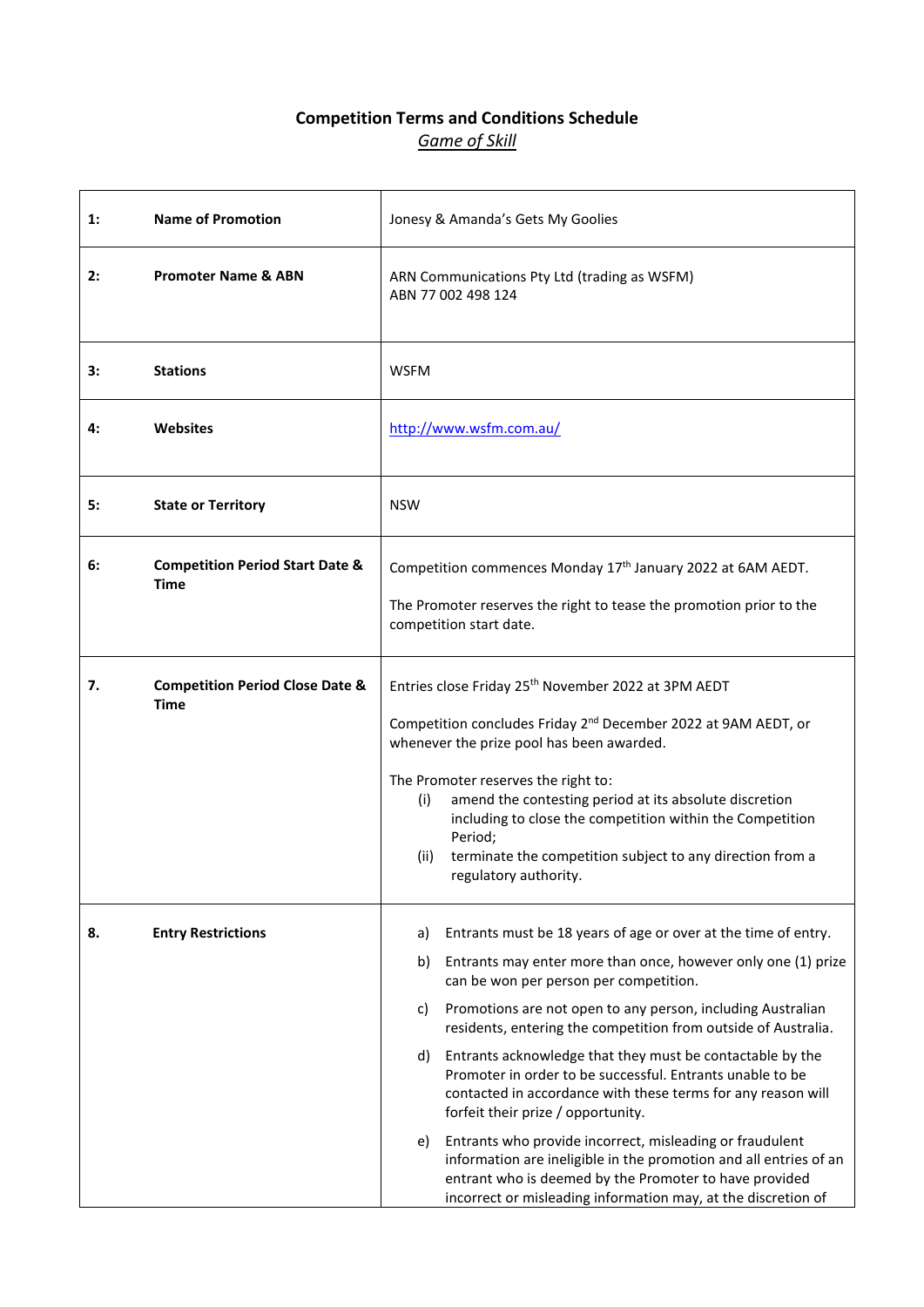|     |                              |                                                                                                                                                                  | the Promoter be deemed invalid.                                                                                                                                                                                                                        |
|-----|------------------------------|------------------------------------------------------------------------------------------------------------------------------------------------------------------|--------------------------------------------------------------------------------------------------------------------------------------------------------------------------------------------------------------------------------------------------------|
|     |                              | f)                                                                                                                                                               | Entrants may be required to sign a legal indemnity form prior<br>to accepting any prizes.                                                                                                                                                              |
|     |                              | g)                                                                                                                                                               | Entrants must be a resident in NSW                                                                                                                                                                                                                     |
|     |                              | h)                                                                                                                                                               | Entrants must provide a nominated valid Australian bank<br>account as requested by the Promoter, in the event that the<br>entrant is a winner.                                                                                                         |
|     |                              | i)                                                                                                                                                               | If for any technical reason, the phone line drops out, or they<br>are inaudible or they are or they are unreachable for any<br>reason (including without limitation any technical or operator<br>error), the entrant will not be awarded with a prize. |
|     |                              |                                                                                                                                                                  | At various times during the Competition Period:                                                                                                                                                                                                        |
| 9.  | How to enter                 |                                                                                                                                                                  | (a) listeners will be invited to call the Jonesy & Amanda Goolies<br>Hotline on 02 9061 7984 and will be required to submit "What<br>Gets Their Goolies" to Jonesy & Amanda.                                                                           |
|     |                              |                                                                                                                                                                  | (b) Listeners may also submit an entry via the WIN page when                                                                                                                                                                                           |
|     |                              |                                                                                                                                                                  | visiting a station website (or via jamnation.com.au)<br>(c) All valid entries will be judged by the Promoter, with a                                                                                                                                   |
|     |                              |                                                                                                                                                                  | selection highlighted on air with Jonesy & Amanda each                                                                                                                                                                                                 |
|     |                              |                                                                                                                                                                  | weekday morning during the show.<br>(d) All entrants featured on air will go into the draw to win a prize.                                                                                                                                             |
|     |                              |                                                                                                                                                                  | (e) Each entry will be judged on their creativity, originality and                                                                                                                                                                                     |
|     |                              |                                                                                                                                                                  | suitability for radio.                                                                                                                                                                                                                                 |
|     |                              |                                                                                                                                                                  | (f) Prior to the major prize giveaway, the Promoter will judge the<br>top entries, who will be deemed the "Finalists". There will be                                                                                                                   |
|     |                              |                                                                                                                                                                  | up to 30 finalists chosen per major prize giveaway.                                                                                                                                                                                                    |
|     |                              |                                                                                                                                                                  | (g) Finalists will be highlighted in the week leading into the major<br>winner announcement.                                                                                                                                                           |
|     |                              | <b>Other Entry</b>                                                                                                                                               |                                                                                                                                                                                                                                                        |
|     |                              |                                                                                                                                                                  | At various times across the Competition Period the Promoter at its<br>absolute discretion may open alternative forms of entry.                                                                                                                         |
|     |                              |                                                                                                                                                                  | This may include but is not limited to entries via the [Station website, at<br>live events, via the Promoter's representatives and street team, via<br>station SMS text]. The Promoter will specify the specific mechanic and                          |
|     |                              |                                                                                                                                                                  | rules for entry and selection either online, on air, in person (for street<br>team activities), or via social media (as applicable).                                                                                                                   |
| 10. | <b>Limitation on entries</b> |                                                                                                                                                                  | Entrants may enter the competition as many times as they wish,<br>however Entrants may only win one (1) prize each.                                                                                                                                    |
| 11. | <b>Challenge Details</b>     | N/A                                                                                                                                                              |                                                                                                                                                                                                                                                        |
| 12. | <b>Judging Criteria</b>      | Each valid entry will be individually judged (by representatives of the<br>Promoter) based on, among other things, creativity, humour, suitability<br>for radio. |                                                                                                                                                                                                                                                        |
|     |                              | into.                                                                                                                                                            | The Promoter's decision is final and no correspondence will be entered                                                                                                                                                                                 |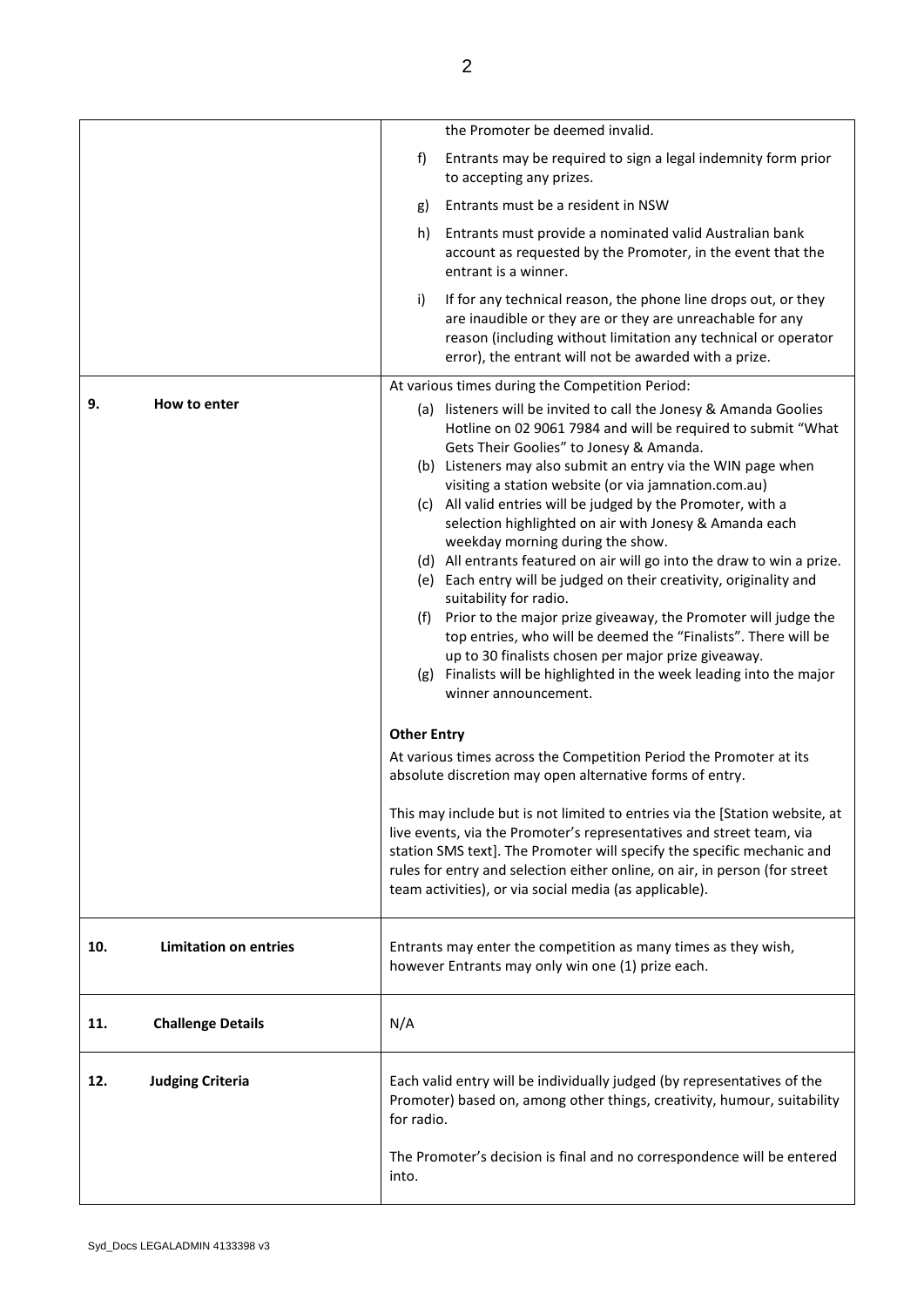| 13. | <b>Draw Details</b>                                        | N/A                                                                                                                                                                                                                                                                                                                                                                                                                                                                                                                                                                                                                                                                                                                                                                                                                                                                                                                                                                                                                                                                                            |
|-----|------------------------------------------------------------|------------------------------------------------------------------------------------------------------------------------------------------------------------------------------------------------------------------------------------------------------------------------------------------------------------------------------------------------------------------------------------------------------------------------------------------------------------------------------------------------------------------------------------------------------------------------------------------------------------------------------------------------------------------------------------------------------------------------------------------------------------------------------------------------------------------------------------------------------------------------------------------------------------------------------------------------------------------------------------------------------------------------------------------------------------------------------------------------|
| 14: | <b>Prize Details</b>                                       | The major prize winner will receive one [1] prize only, as follows:<br>\$20,000 AUD Cash<br>A year's worth of Darrell Lea chocolates                                                                                                                                                                                                                                                                                                                                                                                                                                                                                                                                                                                                                                                                                                                                                                                                                                                                                                                                                           |
| 15: | <b>Total Prize Value</b>                                   | Up to \$25,000 (inc GST)                                                                                                                                                                                                                                                                                                                                                                                                                                                                                                                                                                                                                                                                                                                                                                                                                                                                                                                                                                                                                                                                       |
| 16: | <b>Winner Notification</b>                                 | The prize winner will be notified on-air if they have been<br>successful in winning a prize. The prize winner will then be kept<br>on the telephone or contacted after winning via phone or email<br>to organise the prize.<br>If an entrant is unsuccessful in obtaining a prize, they will be<br>notified on-air and there will be no follow up from the<br>Promoter.                                                                                                                                                                                                                                                                                                                                                                                                                                                                                                                                                                                                                                                                                                                        |
| 17. | <b>Publication Details</b>                                 | Winners of prizes valued at over \$500 (inc GST) will be published on the<br>Station Website 'WIN' Page.                                                                                                                                                                                                                                                                                                                                                                                                                                                                                                                                                                                                                                                                                                                                                                                                                                                                                                                                                                                       |
| 18: | <b>Prize Claim and Delivery</b>                            | Prizes must be claimed by within 3 months of winning.<br>Winners may be required to prove their identity and show evidence as<br>documented on their birth certificate, driver's licence or passport<br>before any prize is rewarded.<br>Winners may also be required to provide any documentation which the<br>Promoter and/or the Promoter's insurer reasonably requests for the<br>purposes of prize redemption.<br>Any unclaimed prizes will be added back into the prize pool at the<br>Promoter's discretion.<br>The Promoter will not be liable for prizes that are damaged or lost in the<br>mail or not delivered to the winner due to external circumstances<br>outside of the Promoter's control. No compensation or replacement<br>prizes will be offered.<br>Bank Transfer - The prize will be transferred to the winner's<br>nominated bank account via electronic funds transfer. This<br>may take up to 4 weeks to show up in the winning contestant's<br>nominated bank account.<br><b>OR</b><br>Cheque - The prize will be awarded to the winner in the form<br>of a cheque. |
| 19. | <b>Prize Claim Date and Time</b><br>& Unclaimed Prize Draw | <b>Prize Claim</b><br>Unless otherwise specified by The Promoter prize/s must be claimed<br>within 3 months from the date of the contest and win.                                                                                                                                                                                                                                                                                                                                                                                                                                                                                                                                                                                                                                                                                                                                                                                                                                                                                                                                              |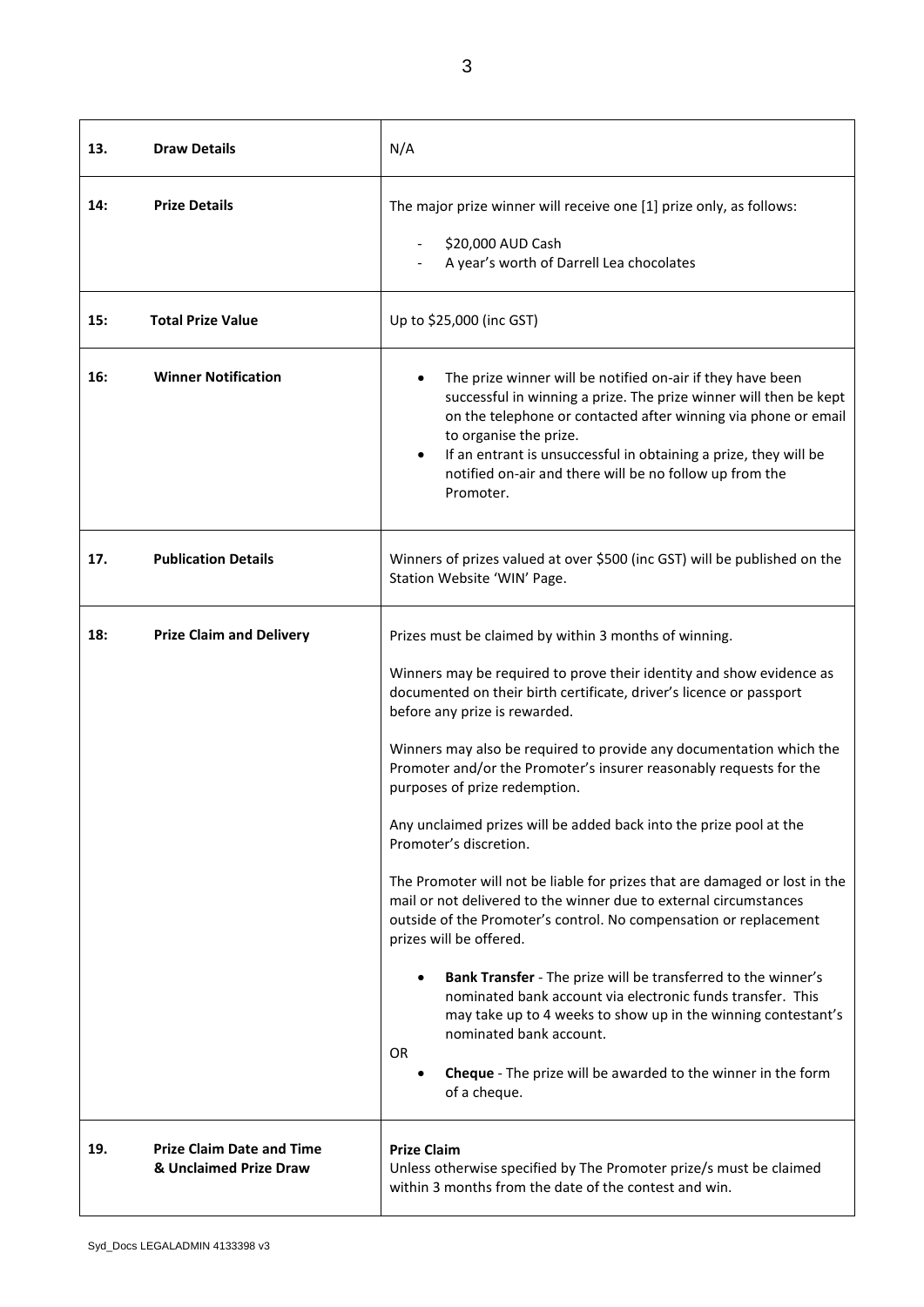|     |                           | If the winner does not claim their prize(s) within a three-month period,<br>they will forfeit their prize.                                                                                                                                                                                                                                                                                                                                                                |
|-----|---------------------------|---------------------------------------------------------------------------------------------------------------------------------------------------------------------------------------------------------------------------------------------------------------------------------------------------------------------------------------------------------------------------------------------------------------------------------------------------------------------------|
|     |                           | The Promoter will not be liable for prizes that are damaged or lost in the<br>mail or not delivered to the winner due to external circumstances<br>outside of the Promoter's control. No compensation or replacement<br>prizes will be offered.                                                                                                                                                                                                                           |
|     |                           | <b>Unclaimed prize draw</b><br>There will be no unclaimed prize draw.                                                                                                                                                                                                                                                                                                                                                                                                     |
| 20. | <b>Special conditions</b> | General<br>The Promoter's decision is final and no correspondence will be entered<br>into regarding the award of any prize or the pronouncement of a winner<br>or winners (as applicable).                                                                                                                                                                                                                                                                                |
|     |                           | Prizes awarded are subject to availability and are at the complete<br>discretion of the Promoter.                                                                                                                                                                                                                                                                                                                                                                         |
|     |                           | Should any elements of the prize be changed, moved, cancelled or not<br>available for any unforeseen reason or for reasons outside of the<br>Promoter's control (including for example COVID-19), the Promoter<br>takes no responsibility and the Prize Winners will not be compensated.                                                                                                                                                                                  |
|     |                           | Prior to acceptance of any prize, the Promoter may require the winner<br>to sign documents including a prize acceptance form, consent to<br>broadcast (such as an image or footage release), liability or publicity<br>waiver or indemnity form. Any winner that fails to sign any required<br>documentation as requested by the Promoter may be disqualified from<br>the promotion.                                                                                      |
|     |                           | It may also be a condition of being a prize winner that winners be<br>available for on-air interviews and/or in-studio and/or on location<br>interviews, photos or videos as part of redeeming a prize.                                                                                                                                                                                                                                                                   |
|     |                           | Should there be any technical malfunctions for any reason, the<br>Promoter has the option to extend the time period for giveaways<br>and/or change the specified day. The Promoter will then stipulate on air<br>the new end time of the competition. Where applicable, contestants<br>may at the absolute discretion of the Promoter be awarded the prize off<br>air.                                                                                                    |
|     |                           | <b>Information collected</b><br>The Entrant acknowledges and agrees that their personal information<br>will be collected for the purpose of administering the competition and<br>arranging for the prize to be provided to the winning Entrants, and<br>otherwise in accordance with the Promoter's privacy statement at<br>http://www.arn.com.au/about-us/privacy-policy/.                                                                                               |
|     |                           | <b>Contesting dates</b><br>Contesting dates for prize giveaways is at the absolute discretion of the<br>Promoter. Should for any reason the contesting dates need to change<br>(for example, due to talent being unavailable, technical difficulties with<br>the phones or other equipment, and/or any changes to prize<br>availability) the Promoter will communicate the date change on air,<br>online and/or on social. The Promoter also has the option to extend the |

ı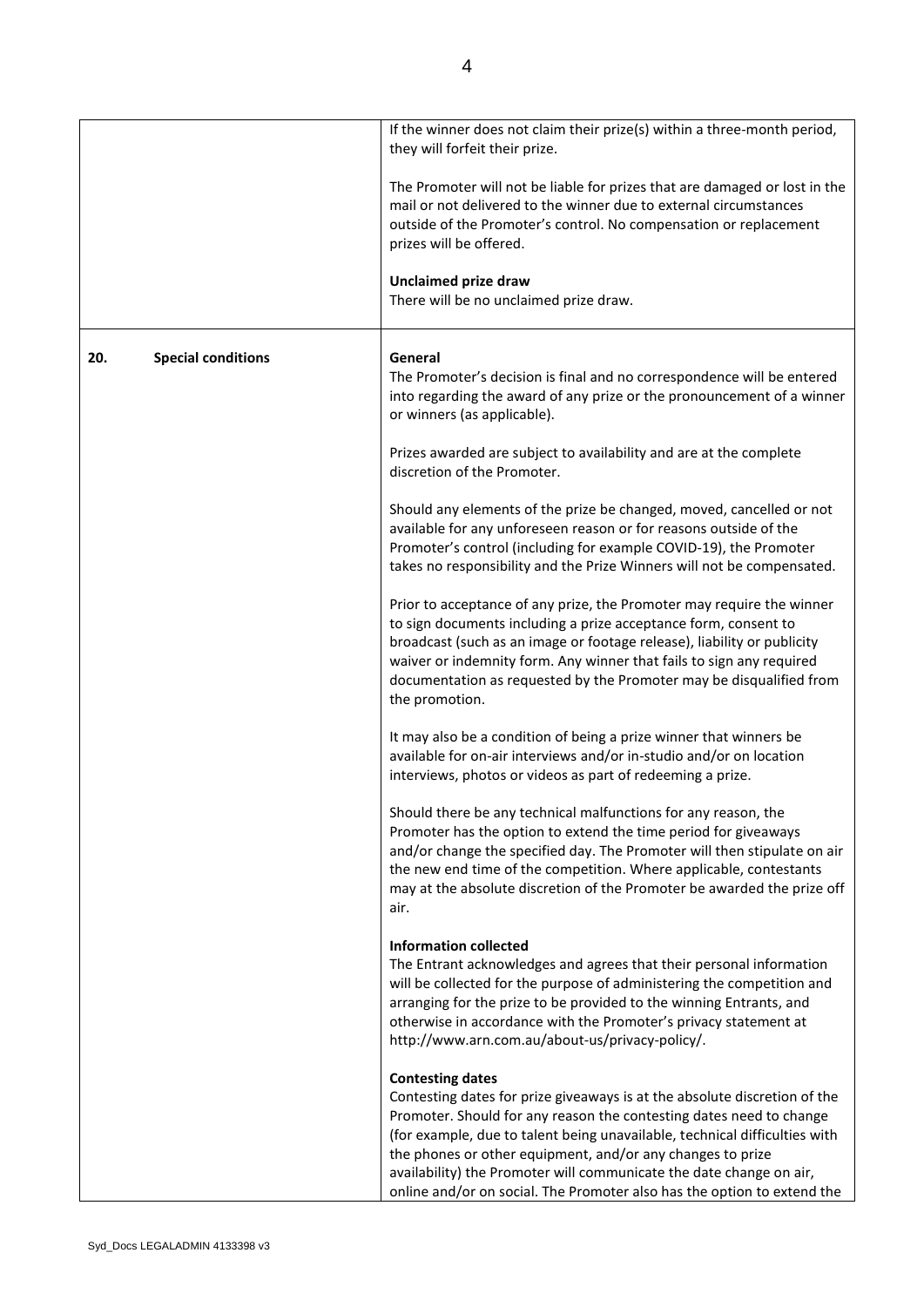| existing contesting day should it be required for any reason.                                                                                                                                                                                                                                                                                                                                                                                                                                                                                                                                                                                                                                                                                                   |
|-----------------------------------------------------------------------------------------------------------------------------------------------------------------------------------------------------------------------------------------------------------------------------------------------------------------------------------------------------------------------------------------------------------------------------------------------------------------------------------------------------------------------------------------------------------------------------------------------------------------------------------------------------------------------------------------------------------------------------------------------------------------|
| Promoter's right to request further information<br>The Promoter, in its sole and absolute discretion, may request for more<br>information with respect to an entry. Contact by the Promoter or the<br>Station does not mean that the entry is deemed the winner.                                                                                                                                                                                                                                                                                                                                                                                                                                                                                                |
| Promoter's right to exclude any entrant<br>The Promoter reserves the right to exclude any entrant in its absolute<br>discretion, including should it deem an entrant to be unsuitable for<br>participation in the promotion.                                                                                                                                                                                                                                                                                                                                                                                                                                                                                                                                    |
| <b>Phone calls</b><br>If an entrant's phone line drops out, or for any reason the entrant's<br>answer is inaudible, or the announcers are unable to hear the entrant<br>on the phone line, the Promoter (in its sole and absolute discretion)<br>may decide to replace the selected entrant by randomly selecting<br>another entrant who has called through to the Station.                                                                                                                                                                                                                                                                                                                                                                                     |
| Pre-record where the contesting segment cannot run live<br>Should the contesting segment not be able to run live, the Promoter will<br>pre-record a segment with entrants from the list which will run on the<br>pre-recorded show day. Any listener who is chosen to participate in a<br>pre-recorded segment will be made aware at the time of participating.<br>Anyone who takes part in a pre-recorded segment will have their minor<br>or major prizes awarded in accordance with a 'live' segment win.<br>Any listener who is chosen to participate in a pre-recorded segment<br>must not make any statement, announcement or comment to the<br>public or any media regarding their participation, without the express<br>prior approval of the Promoter. |
| Consent to further contact by the Station<br>By entering this Promotion you agree that the Promoter or its related<br>entities can contact you for future promotions, including but not limited<br>to, using your details and broadcasting them on air and/or online.                                                                                                                                                                                                                                                                                                                                                                                                                                                                                           |
| The Promoter will only collect and use your details in accordance with<br>its Privacy Policy at http://www.arn.com.au/about-us/privacy-policy/                                                                                                                                                                                                                                                                                                                                                                                                                                                                                                                                                                                                                  |
| Consent to broadcast participation in contest<br>By entering this competition, Entrants grant to the Promoter a<br>perpetual, non-exclusive, royalty free licence to use their name, image,<br>voice, likeness, biographic information or any other material that<br>identifies them, including any photographic, visual or sound recordings<br>of the same (collectively, Recordings), for the purposes of conducting<br>the competition and for marketing and promotional purposes. This<br>licence includes any social media material published in accordance with<br>the Competition.                                                                                                                                                                       |
| Indemnity<br>Contestants indemnify the Promoter and its related entities against any<br>claim, action, proceeding, loss or expense arising out of any liability for<br>claims by a third party, or any claims they may have, caused by or in<br>connection with their participation in the Competition or the<br>acceptance of any prize. The Promoter has no ongoing liability to the<br>entrant or their nominated person, for any reason whatsoever.                                                                                                                                                                                                                                                                                                         |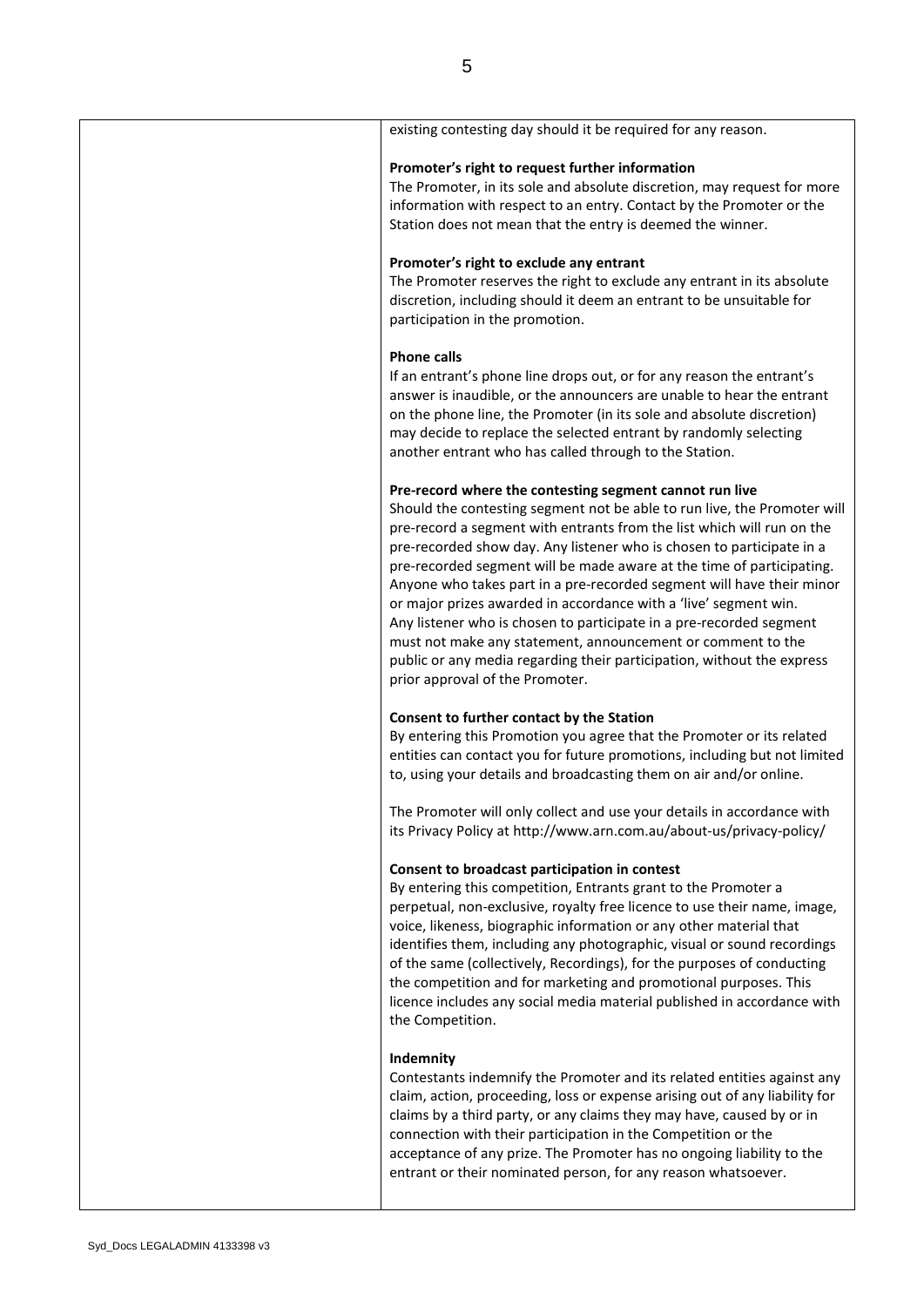| <b>Clues and Hints</b>                                                                                                                                                                                                                                                                           |
|--------------------------------------------------------------------------------------------------------------------------------------------------------------------------------------------------------------------------------------------------------------------------------------------------|
| The Promoter reserves the right to provide hints and clues prior to the<br>contesting segment. Clues may be given away, without limitation, via<br>television, websites, social networking sites and/or on the radio, at the<br>absolute discretion of the Promoter. Clues and hints may be also |
| provided to the contestant during the quiz. Clues and hints will be given<br>at the complete discretion of the Promoter who reserves the right to<br>award additional clues or hints but is under no obligation or expectation<br>to do so.                                                      |

**The Australian Radio Network General Terms and Conditions as published on the Station Website and available from the Stations reception on request subject to such variations may be provided for in this Schedule.**

# **AUSTRALIAN RADIO NETWORK**

# **General Terms and Conditions for Promotions & Competitions**

The following document covers all promotions and competitions run by this radio station both On-Air & Online. There are sometimes additional Terms and Conditions applicable to certain competitions, these competition specific Terms can be found in the link under the relevant competition section contained on this site.

# 1. **THIS DOCUMENT:**

- 1.1 The following General Terms & Conditions apply to all competitions, giveaways and promotions ("**Promotion/s**") run by this ("**Radio Station**").
- 1.2 In the event that a Competition Terms and Condition Schedule ("**Schedule**") has been published in respect of a Promotion then these General Terms and Conditions are subject to all terms and variations as are specified in the Schedule for the purposes of that Promotion.
- 1.3 The "**Promoter**" is the operating entity of the Radio Station unless otherwise specified in a Schedule for the Promotion.
- 1.4 These General Terms and Conditions and the terms and conditions of any applicable Schedule are collectively referred to as the "**Terms and Conditions**".

# 2. **CONDITIONS OF ENTRY:**

2.1 By submitting an entry to a Promotion, the entrant acknowledges and agrees to be bound by the Terms and Conditions.

# 3. **WHO MAY ENTER PROMOTIONS:**

- 3.1 Promotions are open to permanent residents in the State or Territory in which details of the Promotion are broadcast by the Radio Station unless otherwise specified in the Terms and Conditions.
- 3.2 Some Promotions will only be open to persons who are 18 years of age or older at the time of lodging their entry.
- 3.3 The Promoter may specify health, fitness or other requirements for entry if a Promotion requires any form of participation on the part of the entrant or other persons. Such requirements will be determined by the Promoter at its discretion with regard to the health and safety of all participants.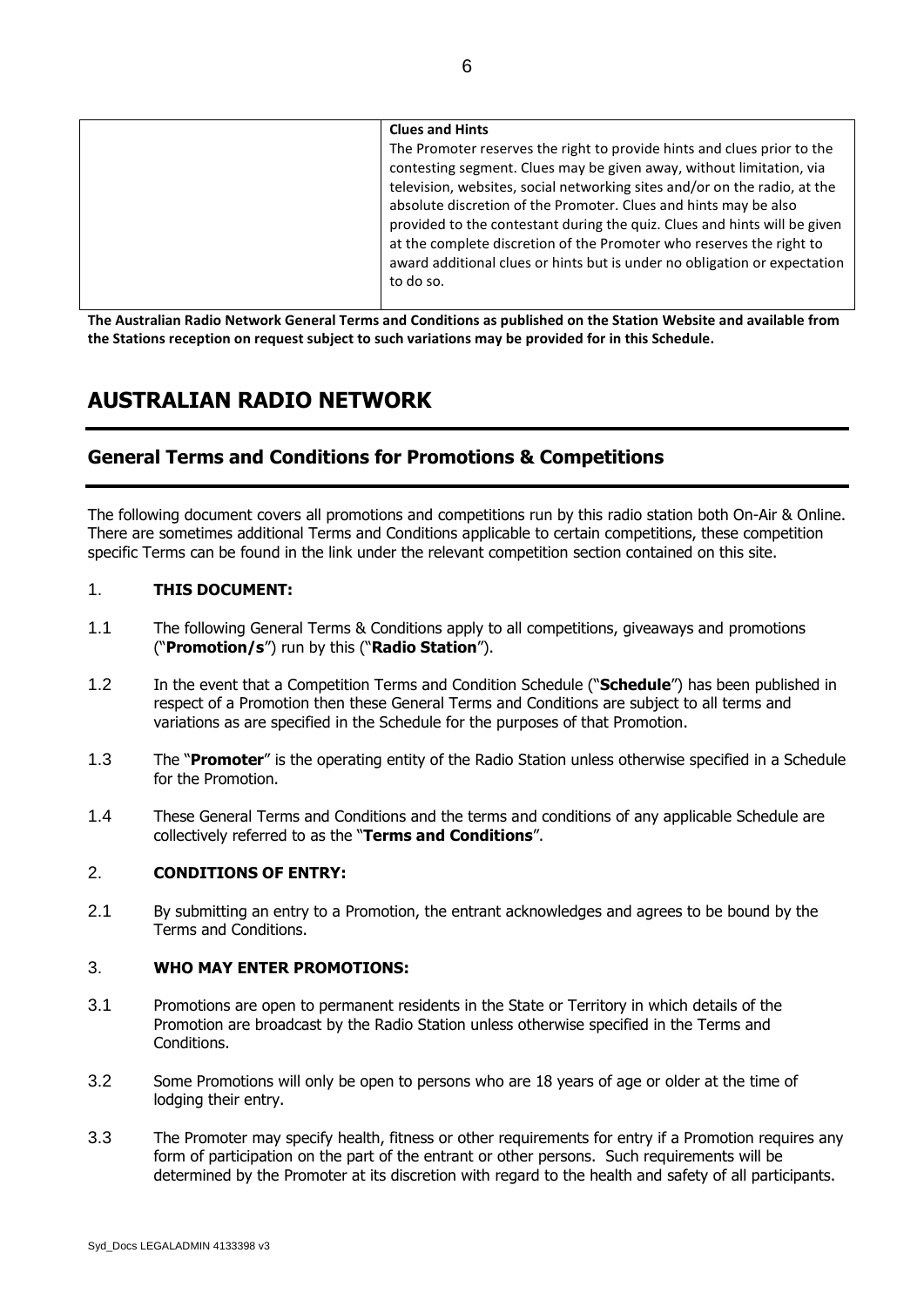participation in any prize based on that person's health or medical history.

- 3.5 Unless otherwise stated in a Schedule for a Promotion, each entrant may only enter a Promotion once.
- 3.6 Entries can only be made in an individual's own name and in their own capacity and no entry can be made for or on behalf of any other person, venture or organisation.
- 3.7 Promotions are not open to:
	- (a) employees of, or contractors to, the Promoter or any of its agencies involved with the Promotion;
	- (b) the spouse, de facto spouse, parent, natural or adopted child, or sibling (whether natural or adopted by a parent) of such employees and contractors (whether or not they live in the same household);
	- (c) any person who is discovered to have used or attempted to use any more than one name in order to qualify to win any Promotion run by the Promoter except in the case of a legal change of name;
	- (d) any person where that person or anyone from the same family or household has won a prize or prizes from the Promoter on the radio station or on any station owned or controlled by the Australian Radio Network valued either individually or collectively at more than **\$500 in the 30 days** prior to the commencement of the Promotion, or **\$20,000 in the 6 months** prior to the commencement of the Promotion.
- 3.8 Entrants must not have any prior criminal convictions, AVOs or Police records and the Promoter reserves the right to terminate their involvement with the Entrant if this sub-clause is found to be in breach at any time throughout the contesting period.
- 3.9 All contestants acknowledge and agree that the Promoter can rely on the Terms and Conditions and in particular, this Clause 3 even if the Promoter only learns of a person's ineligibility after the Promoter has or appears to have awarded the prize to the ineligible person. In those circumstances, the Promoter can require return of the prize or payment of its value to the Promoter.

# 4. **ENTRY REQUIREMENTS:**

- 4.1 All entries must be lodged in accordance with the requirements of the Terms and Conditions for the specific Promotion.
- 4.2 The Promoter is entitled at its sole discretion to reject or disqualify any entry which it determines to be incomplete or ineligible or which in the sole opinion of the Promoter contains unlawful, defamatory, offensive or other material which if published or broadcast would place the business interests of the Promoter at risk or adversely effect the goodwill, name or reputation of the Promoter.
- 4.3 All entries in any form, whether written or delivered by email, telephone, SMS or otherwise are deemed received only upon actual receipt of a complete and eligible entry by the Promoter. In the case of online entries by way of website or other communication application, an entry will not be deemed received unless and until a complete and legible entry is received onto the Promoter database. The Promoter shall have no responsibility for the failure of any means of communication whether within the Promoter's control or otherwise.
- 4.4 Where entries are made by SMS, the maximum cost of each SMS is 55 cents (including GST). Participation will only be open to entries submitted from the Participant's own telephone and where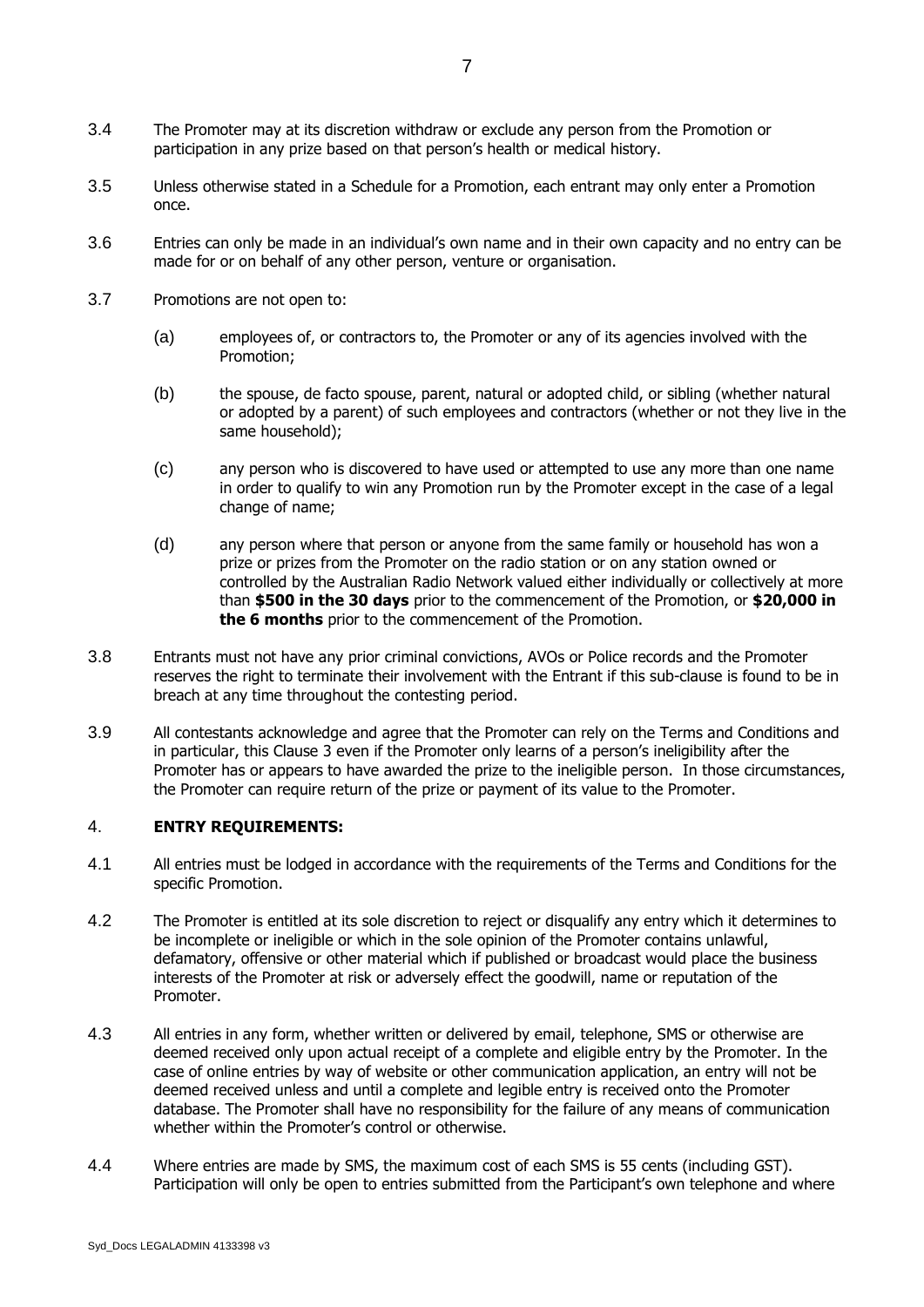such telephone allows caller ID, is SMS compatible and is connected via a service provider which allows the receipt of text and premier messaging.

# 5. **PRIZES:**

- 5.1 All prizes will be awarded either:
	- (a) where a Schedule applies in respect of the Promotion, as provided for in that Schedule; or
	- (b) in other cases as is published by the Promoter in respect of the Promotion.
- 5.2 All prizes must be collected within 3 months of the date of notification of winners as provided for below. Subject to the regulatory requirements of the individual States or Territories, prizes not collected within 3 months will be forfeited and will be redistributed into the prize pool of the associated station and used for alternative contest giveaways. See clause 16 regarding Prize Claim and Delivery.
- 5.3 All prize items are valued based on recommended retail pricing inclusive of GST and the Promoter takes no responsibility for any variation in item values.
- 5.4 Any taxes which may be payable as a consequence of a winner receiving the prize are the sole responsibility of that winner.
- 5.5 Prizes are non-transferable and may not be redeemed for cash.
- 5.6 All "cash" prizes will be paid to by bank transfer to the winner's nominated bank account. Payments will only be made to the account owned by the winner. Winner's must provide the correct details for their nominated bank account and they will not be compensated if incorrect details are provided resulting in cash prizes being paid to the wrong account. Alternatively, winners can request a cheque be drawn, payable to the winner only.
- 5.7 If the specified prize becomes unavailable due to general unforeseen circumstances, the Promoter may substitute a prize of like or equal value, subject to state regulations.
- 5.8 If the specified prize becomes unavailable due to acts of terrorism or acts of god (IE earthquake or other natural disaster). The Promoter and its associated promotional partners will not be liable for replacement of any prize.
- 5.9 If a prize comprises tickets or attendance at any function or event, the Promoter accepts no responsibility or liability in respect of the function or event. Should the function or event be cancelled, postponed or otherwise varied, including but not limited to by the substitution of the promoted performers, then the Promoter has no responsibility to provide alternate or substitute tickets or to provide any cash equivalent in substitute for the tickets. The winner will in all respects be bound by and comply with the terms and conditions applicable to such event or performance including but not limited to the requirements for responsible service of alcohol and the right of the Promoter, the organiser of such a function or event or their respective contractors or representatives the right to refuse the winner and/or any guests of the winner entry or service.
- 5.10 Where a prize includes backstage or other opportunities to meet performers or celebrities, all such opportunities are at the discretion of the relevant artist or celebrity and their management and the Promoter will not be responsible or liable in the event that such meet and greet opportunities do not take place and no replacement tickets, cash substitute or other compensation will be payable in any form by the Promoter in these circumstances.
- 5.11 If a prize includes attending an event where alcohol is served, then a winner and any accompanying guests must be 18 years of age or over and must carry with them at all times during such event valid photographic identification and must provide such proof of age for inspection on request.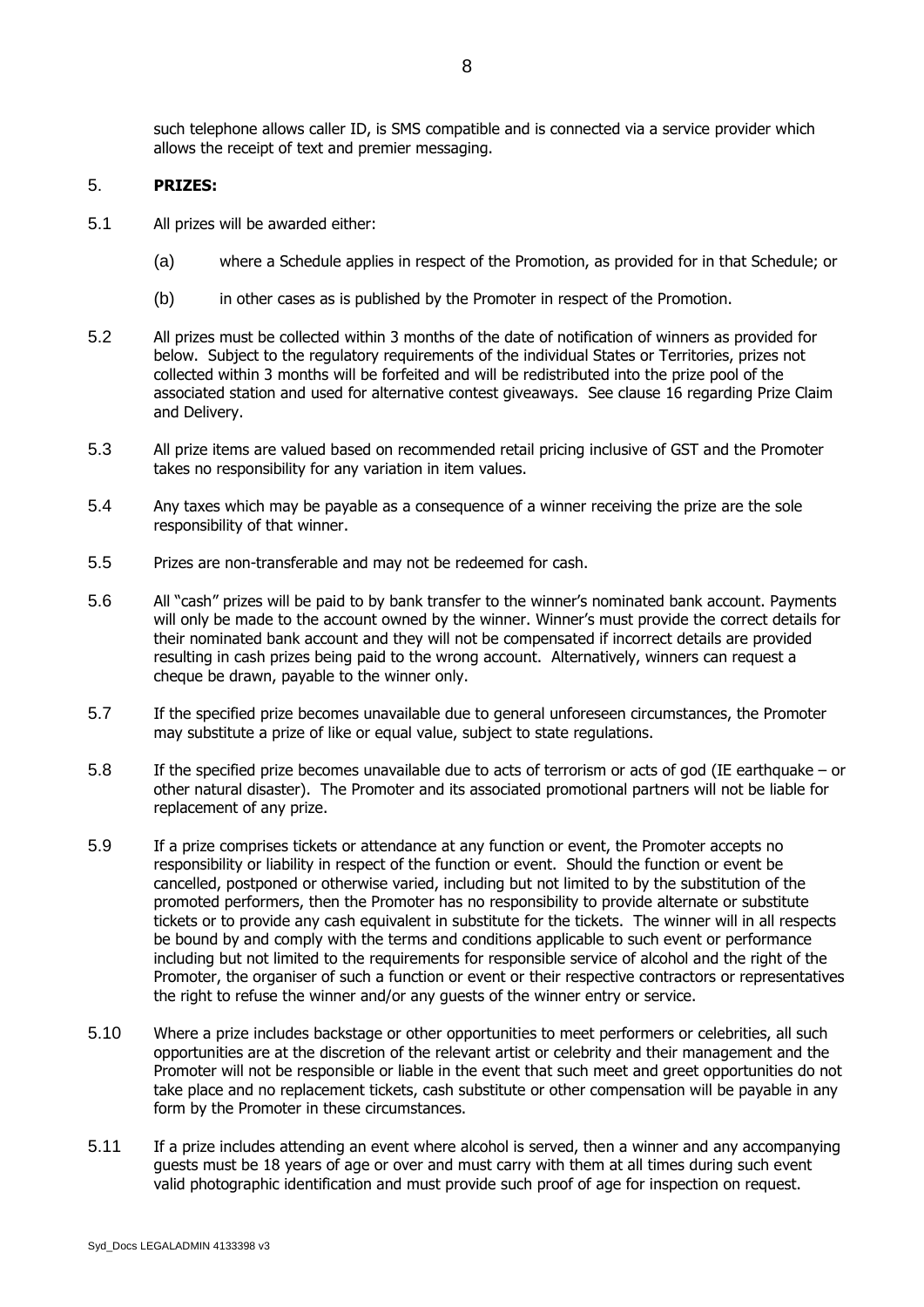- 5.12 If a prize comprises vouchers, then all vouchers will be subject to the terms and conditions of the provider of the vouchers and the expiry date specified by the provider of the voucher.
- 5.13 Unless otherwise specified, the class of travel for a travel prize incorporating an airfare is economy class.
- 5.14 Any prize comprising accommodation will be for accommodation costs only and does not include additional charges (such as mini bar, in-room entertainment, dry cleaning, room service or other additional charges) unless additional room service or other related charges are expressly stated to be included in the Schedule for the Promotion.
- 5.15 All prizes awarded are for the benefit of the entrant only unless otherwise specified in a Schedule for the Promotion and are non-transferable. Prizes must be used within the applicable time frames and dates specified for the purposes of the Promotion and may be subject to availability and school holiday or peak season exclusions.
- 5.16 Where a prizes includes travel, it is the responsibility of the winner to take out appropriate travel and related insurance at their own cost.
- 5.17 If a prize includes overseas travel then unless otherwise specified in a Schedule for the Promotion, the prize will exclude applicable Government taxes and charges. It is the responsibility of the entrant to ensure they and any accompanying persons hold valid passports and comply with all legal and regulatory requirements for the travel component of any prize. All travel is at the entrant's own risk and the Promoter accepts no liability or responsibility whatsoever in respect of loss or injury caused during such travel. Failure for any reason to utilise a prize comprising travel within the specified dates will result in the forfeiture of the prize.
- 5.18 The Promoter may at its absolute discretion withdraw or exclude any person from the Promotion or participation in any prize if that person at any time behaves in a manner which in the opinion of the Promoter or the staff contractors or representatives of the operator of any event comprising a prize in a Promotion is inappropriate or offensive or is or could be considered antisocial, dangerous or threatening or which may cause injury to themselves or any other person.
- 5.19 The decision of the Promoter will be final in determining the winner of each Promotion. This will include but not be limited to adjudicating on whether answers to quizzes are correct or otherwise and in the event of a tie or draw in a Promotion determining at its discretion which entrant shall be declared the winner.
- 5.20 If the Promoter becomes aware at any time, including after a winner has been announced, that an entrant has not complied with these Terms and Conditions or other terms and conditions of the Promotion, the entrant will have no entitlement to any prize and, as required by the Promoter, must return or repay the full value of any prize received.

# 6. **PARTICIPATION IN ACTIVITIES AND PRIZES AND INDEMNITY:**

- <span id="page-8-0"></span>6.1 Any entrant or winner participating in any activity for the purposes of the Promotion or in respect of any prize agrees to fully release and indemnify to the maximum extent permissible by law, the Promoter and Australian Radio Network and their respective contractors, employees, directors and officers in respect of any claim for accident, injury, property damage, financial lossor loss of life in connection with the entrant or winner's participation in the Promotion or prize.
- 6.2 The indemnity granted by each entrant and winner to the Promoter and Australian Radio Network and their respective contractors, employees, directors and officers pursuant to Clause 6.1 includes in respect of any cost, loss, expense, damage or liability whether direct or indirect or consequential, (present or future), and any fine or penalty incurred by the entrant or winner.
- 6.3 In respect of any prize comprising travel or any other activity, the winner expressly acknowledges that undertaking such travel or activity is at the winners own risk and sole discretion and that the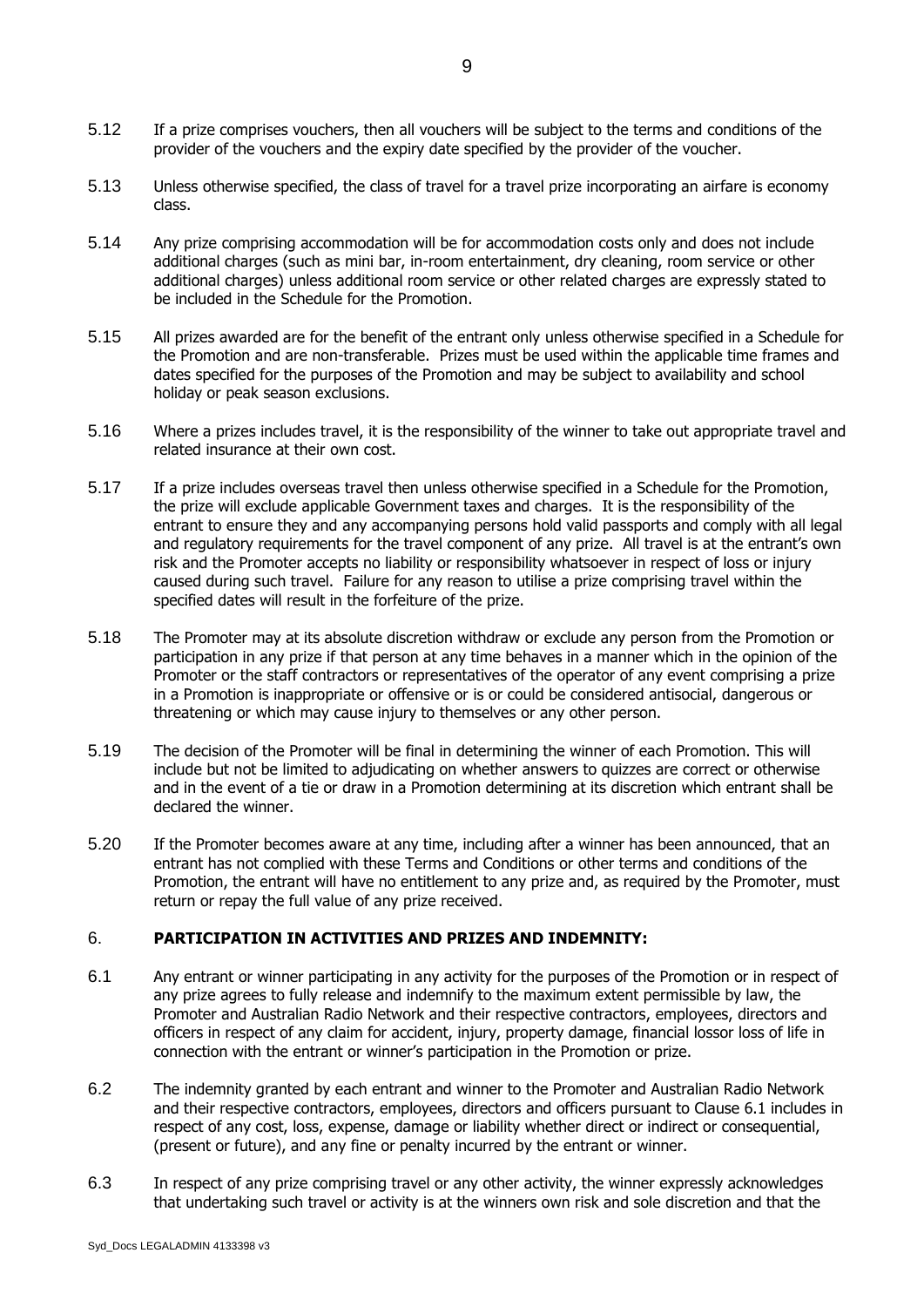winner will make their own assessment of the risks and of their own suitability to participate in or to undertake such activity or travel.

- 6.4 Each entrant and winner may at the discretion of the Promoter be required to execute a Deed of Indemnity & Release prior to their participation in a Promotion or prize in a form determined by the Promoter. The Promoter may deem an entrant ineligible to participate in a Promotion or ineligible to win a prize if they fail to provide such release or indemnity on request.
- 6.5 Unless otherwise specified in the applicable competition Schedule, winners may substitute a proxy to take part on their behalf – full details of proxy will need to be provided to the promoter prior to activity commencement. Such proxy to provide a release and indemnity in accordance with clause [6.1](#page-8-0) and otherwise to be bound by the Terms and Conditions of the Promotion.
- 6.6 Where an entrant or winner is under the age of 18, their parent or guardian will be required to sign the necessary indemnity and consent forms in order for the entrant to participate in the Promotion or prize.

#### 7. **PRIZE COLLECTION:**

- 7.1 Prizes must be claimed in person unless the winner is advised otherwise by the Promoter. The winner will be required to provide photographic identification for the purposes of collecting the prize. The collection of prizes is the sole responsibility of the winner.
- 7.2 For cash prizes, photographic identification must be provided in person at least 5 business days in advance of the intended pick up date to enable cheques to be drawn. Photographic identification will also be required when collecting the prize.
- 7.3 Lost cheques will only be reissued within 6 months of their original issue date and only once.
- 7.4 A copy of the Terms and Conditions and/or a signed receipt and acknowledgement must be signed and endorsed by any winner to indicate his/her understanding and acceptance of these terms.
- 7.5 Prizes will only be awarded following winner validation and verification. The determination of the Promoter or such judges as are nominated by the Promoter are final and no correspondence will be entered into.
- 7.6 If a prize is mailed to an entrant by the Promoter the Promoter shall not be responsible for any replacement or compensation if the prize is lost or is delayed so that for example tickets arrive after their scheduled event. It is at the sole discretion of the Promoter whether or not to mail any prize.

# 8. **PUBLICITY:**

- 8.1 Each entrant consents to the content of their entry and any telephone entries or other call with the Promoter being recorded, broadcast and published online by the Promoter without payment.
- 8.2 If an entrant submits a photograph as part of a Promotion the entrant consents and hereby grants to the Promoter all rights necessary for the Promoter to edit and publish on its website the photograph at the Promoter's discretion and for other publicity purposes associated with the promotion of the Radio Station. The entrant warrants to the Promoter that all parties shown in the photograph have provided their consent for the purposes of the Promotion and that the photograph is in fact a photograph of the entrant where this is a requirement of the Promotion.
- 8.3 Acceptance of a prize constitutes permission for the Promoter to use winner's name, suburb of residence, recording of winner's voice, photos and likeness and filming for advertising and promotional purposes by the Promoter for broadcast by radio and for use on line without compensation, unless otherwise prohibited by law. The winners name will NOT be used or listed in any other form of media without the explicit and written permission of the winner.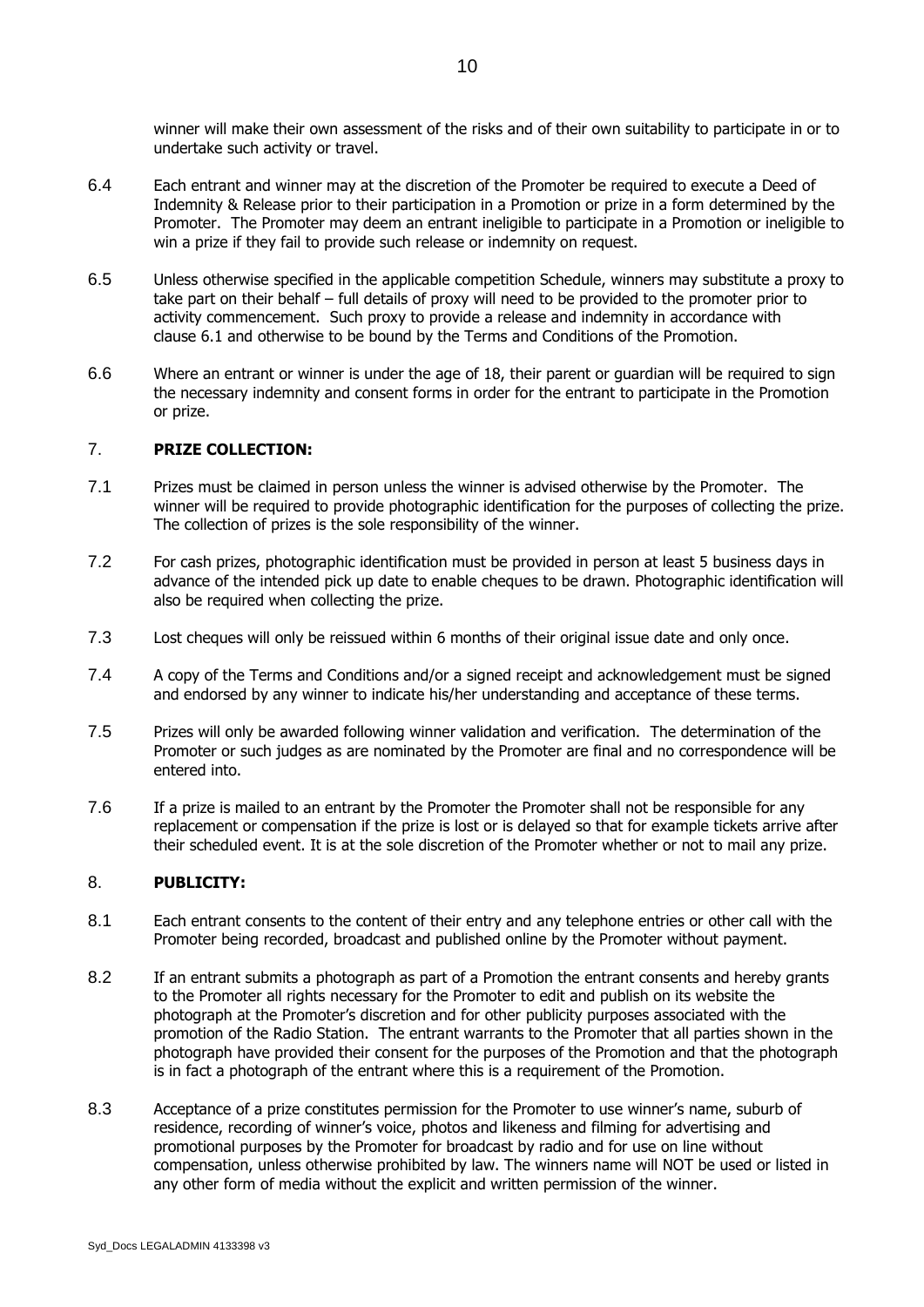# 9. **EXCLUSION OF LIABILITY:**

- 9.1 The Promoter takes no responsibility for the loss of prizes due to incorrect or imprecise delivery details provided by an entrant.
- 9.2 The Promoter makes no representations or warranties as to the quality, suitability or merchantability of any goods or services offered as prizes.
- 9.3 To the extent permitted by law, the Promoter is not liable for any loss suffered or sustained to personal property and including, but not limited to consequential (including economic) loss by reason of any act or omission, deliberate or negligent, by the Promoter, or its servants or agents, in connection with the arrangement for supply, or the supply, of any goods or services by any person to the prize winner(s) and, where applicable, to any persons accompanying the winners.
- 9.4 A winner (or his or her guests, parent or guardian as appropriate) may be required to sign and return any liability release provided by the Promoter and/or its contractors as a condition of the prize being awarded. Failure to return the signed releases and indemnities will result in the entitlement to the prize being forfeited and the selection of another winner.

# 10. **OWNERSHIP OF ENTRIES:**

10.1 All entries (whether in written, audio or visual form, or a combination of those) become and remain the property of the Promoter (subject to the limits contained in the Privacy Statement).

# 11. **DISQUALIFICATION:**

- 11.1 The Promoter is not responsible for lost, interrupted communications or unavailable network server or other connections, failed telephone, mid-delivery or computer transmissions or other errors of any kind, whether human, mechanical or electronic. For the avoidance of doubt, the Promoter is not responsible for technical delays associated with the IP delivery or the carriage service. Entrants in promotions that involve a cue to call may experience varying delays depending on their mode of reception.
- 11.2 The Promoter assumes no responsibility for any error, defect, delay, theft or unauthorised access to or alternation of entries. Subject to any written directions given under the applicable law, if for any reason, the Promotion is not capable of operating as planned, including infection by computer viruses, tampering, unauthorised intervention, fraud or any other causes beyond the control of the Promoter which corrupts or affects the administration, security, fairness, or proper conduct of the Promotion, then the Promoter reserves the right, at its sole discretion, to cancel, terminate, modify or suspend the Promotion.
- 11.3 The Promoter reserves the right, in its sole discretion, to disqualify any individual for:
	- (a) tampering with the entry process, including exceeding any limitation on the numbers of entries, or any other process as determined by the Promoter that in any way affects the fairness of the promotion;
	- (b) tampering with the operation of the Promotion or any web site of the Promoter or associated with the Promotions;
	- (c) acting in violation of these Terms and Conditions; or
	- (d) acting in an unsportsmanlike or disruptive manner.
- 11.4 If an entrant selected as winner is found to be in breach of these Terms and Conditions a new winner may be selected and, in the event that the entrant in breach has been awarded a prize, the entrant may be required to return the prize or reimburse the value of the prize to the Promoter.